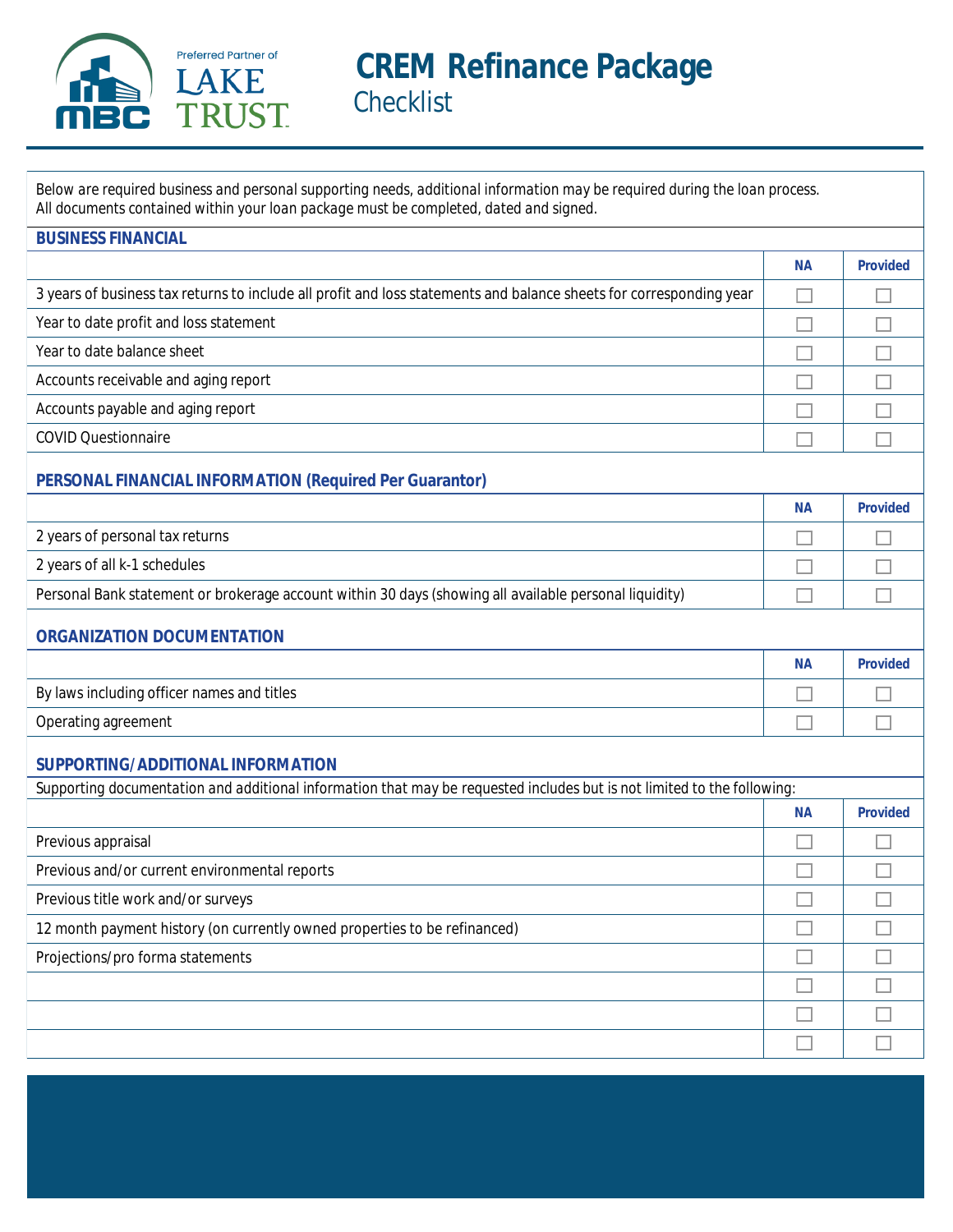

**BORROWER** 

**Application Date:** 

# **Business Loan Application**

| Individual(s)<br>Sole-Proprietorship                                                                                                                                                                                                                                                                                                                            |                          | <b>Non-Profit</b>                                                  | <b>Corporation - State of Incorporation:</b> |                      |
|-----------------------------------------------------------------------------------------------------------------------------------------------------------------------------------------------------------------------------------------------------------------------------------------------------------------------------------------------------------------|--------------------------|--------------------------------------------------------------------|----------------------------------------------|----------------------|
| <b>Limited Liability Company</b><br>Partnership                                                                                                                                                                                                                                                                                                                 |                          | Other:                                                             |                                              |                      |
| <b>GENERAL INFORMATION</b>                                                                                                                                                                                                                                                                                                                                      |                          |                                                                    |                                              |                      |
| <b>Legal Name of Business/Borrower:</b>                                                                                                                                                                                                                                                                                                                         |                          |                                                                    | Tax $\mathbb{D}$ #:                          |                      |
| Address:                                                                                                                                                                                                                                                                                                                                                        |                          |                                                                    |                                              |                      |
| <b>STREET</b>                                                                                                                                                                                                                                                                                                                                                   |                          | <b>CITY</b>                                                        | <b>STATE</b><br>ZIP                          |                      |
|                                                                                                                                                                                                                                                                                                                                                                 |                          | <b>Cell Phone:</b><br>the control of the control of the control of |                                              |                      |
|                                                                                                                                                                                                                                                                                                                                                                 |                          |                                                                    |                                              |                      |
| <b>Business Type:</b> <u>Department</u> of the contract of the contract of the contract of the contract of the contract of the contract of the contract of the contract of the contract of the contract of the contract of the contract                                                                                                                         |                          |                                                                    |                                              |                      |
| $\Box$<br>No<br>$\Box$ Yes<br><b>Credit Union Member?</b>                                                                                                                                                                                                                                                                                                       | If yes: $\qquad \qquad$  |                                                                    |                                              |                      |
| ADDITONAL INDIVIDUALS                                                                                                                                                                                                                                                                                                                                           |                          |                                                                    |                                              |                      |
| List company officers, owners, proposed guarantors and co-borrowers below. All individuals and companies with ownership in the borrowing entity must be listed. Financial<br>statements of the borrower and all owners should be submitted with the application. The application is deemed incomplete without accompanying financial information,               |                          |                                                                    |                                              |                      |
| <b>Name</b>                                                                                                                                                                                                                                                                                                                                                     | <b>Social Security #</b> | <b>Title</b>                                                       | <b>Ownership %</b>                           | <b>Owner Since</b>   |
|                                                                                                                                                                                                                                                                                                                                                                 |                          |                                                                    |                                              |                      |
|                                                                                                                                                                                                                                                                                                                                                                 |                          |                                                                    |                                              |                      |
|                                                                                                                                                                                                                                                                                                                                                                 |                          |                                                                    |                                              |                      |
|                                                                                                                                                                                                                                                                                                                                                                 |                          |                                                                    |                                              |                      |
| <b>PURPOSE &amp; AMOUNT OF LOAN</b>                                                                                                                                                                                                                                                                                                                             |                          |                                                                    |                                              |                      |
| Loan Purpose: <u>the contract of the contract of the contract of the contract of the contract of the contract of the contract of the contract of the contract of the contract of the contract of the contract of the contract of</u>                                                                                                                            |                          |                                                                    |                                              |                      |
| <b>Detailed Use of Proceeds</b>                                                                                                                                                                                                                                                                                                                                 |                          |                                                                    |                                              | <b>Dollar Amount</b> |
|                                                                                                                                                                                                                                                                                                                                                                 |                          |                                                                    |                                              |                      |
|                                                                                                                                                                                                                                                                                                                                                                 |                          |                                                                    |                                              |                      |
|                                                                                                                                                                                                                                                                                                                                                                 |                          |                                                                    |                                              |                      |
|                                                                                                                                                                                                                                                                                                                                                                 |                          |                                                                    |                                              |                      |
| <b>COLLATERAL</b>                                                                                                                                                                                                                                                                                                                                               |                          |                                                                    |                                              |                      |
| <b>Description</b>                                                                                                                                                                                                                                                                                                                                              | <b>Value</b>             | <b>Description</b>                                                 |                                              | <b>Value</b>         |
|                                                                                                                                                                                                                                                                                                                                                                 |                          |                                                                    |                                              |                      |
|                                                                                                                                                                                                                                                                                                                                                                 |                          |                                                                    |                                              |                      |
|                                                                                                                                                                                                                                                                                                                                                                 |                          |                                                                    |                                              |                      |
| The undersigned represents that the information contained in this application and related documents are true and correct to the best of their knowledge and was given to                                                                                                                                                                                        |                          |                                                                    |                                              |                      |
| induce the lender to grant the loan for which this application was made and further states that no information which may relate to the credit worthiness of the undersigned or<br>borrower has been omitted. The undersigned authorizes MBC or its agent to verify the information submitted herein and conduct necessary investigations with credit unions,    |                          |                                                                    |                                              |                      |
| banks, credit bureaus, employers and any references listed in the application. The borrower acknowledges that maintaining a membership in a Credit Union affiliated with                                                                                                                                                                                        |                          |                                                                    |                                              |                      |
| MBC will be a requirement of receiving funds from MBC. Borrower, in applying to MBC, is not applying directly to a Credit Union although the eventual credit approval of one<br>or more Credit Unions will be required. Consideration to the Credit Union listed in this application's membership section shall generally be given. MBC may choose to sell or   |                          |                                                                    |                                              |                      |
| participate this loan with other lenders and Borrower grants permission to MBC to share the application materials and other investigative reports as appropriate. In the event                                                                                                                                                                                  |                          |                                                                    |                                              |                      |
| MBC's Credit Unions are unable to extend credit as requested in this application, Borrower gives authorization to MBC to release information regarding the business and any<br>related personal information to alternative lending sources in order to facilitate the possibility of receiving financing. Borrower agrees to hold MBC and its Credit Unions     |                          |                                                                    |                                              |                      |
| harmless against any liability that may arise out of their referral of the above mentioned business to an alternative lending source. The lender may at its option, cancel any                                                                                                                                                                                  |                          |                                                                    |                                              |                      |
| Commitment or Loan granted if this application contains any false or misleading information; the credit investigation discloses any unsatisfactory credit record; a lien search<br>or title examination discloses unsatisfactory conditions which are not correctable within a reasonable time or if the undersigned has borrowed any portion of the investment |                          |                                                                    |                                              |                      |

or equity in the property not indicated in this application. This application and all accompanying information shall remain the property of MBC or the lender. If needed, please request copies at the point of application.

I agree that by entering my name in the field below I am signing this document electronically.

Signature:

**Authorized Signer for Borrower and Guarantors** 

Date: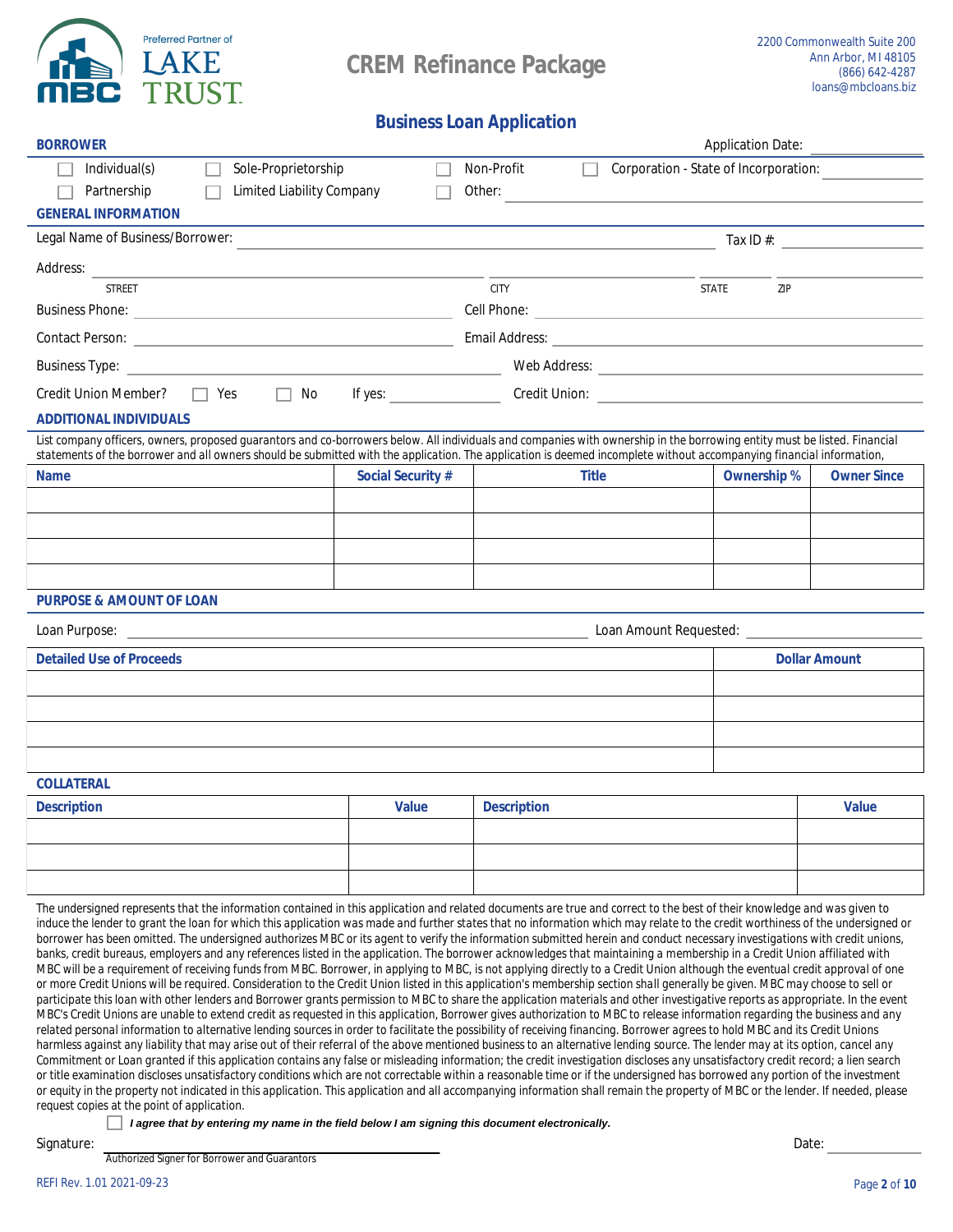

Name:

### **Business Loan Application (cont'd)**

Date:

#### **DESCRIPTION OF BUSINESS OPERATIONS**

Describe business history, industry, products or services and any significant customers, as well as historical financial challenges or opportunities.

#### **OWNER'S BIOGRAPHY**

Describe your expertise in the industry and other qualifications and experiences supportive in personal credibility and credit worthiness.

The Federal Equal Credit Opportunity Act prohibits creditors from discriminating against credit applicants on the basis of race, color, religion, national origin, sex, marital status, age (provided that the applicant has the capacity to enter into a binding contract); because all or part of the applicant's income derives from any public assistance program; or because the applicant has in good faith exercised any right under the Consumer Credit Protection Act. The Federal Agency that administers compliance with this law concerning this creditor is:

> NATIONAL CREDIT UNION ADMINISTRATION 9 Washington Square **Washington Avenue Extension Albany, NY 12205** Via email: region1@ncua.gov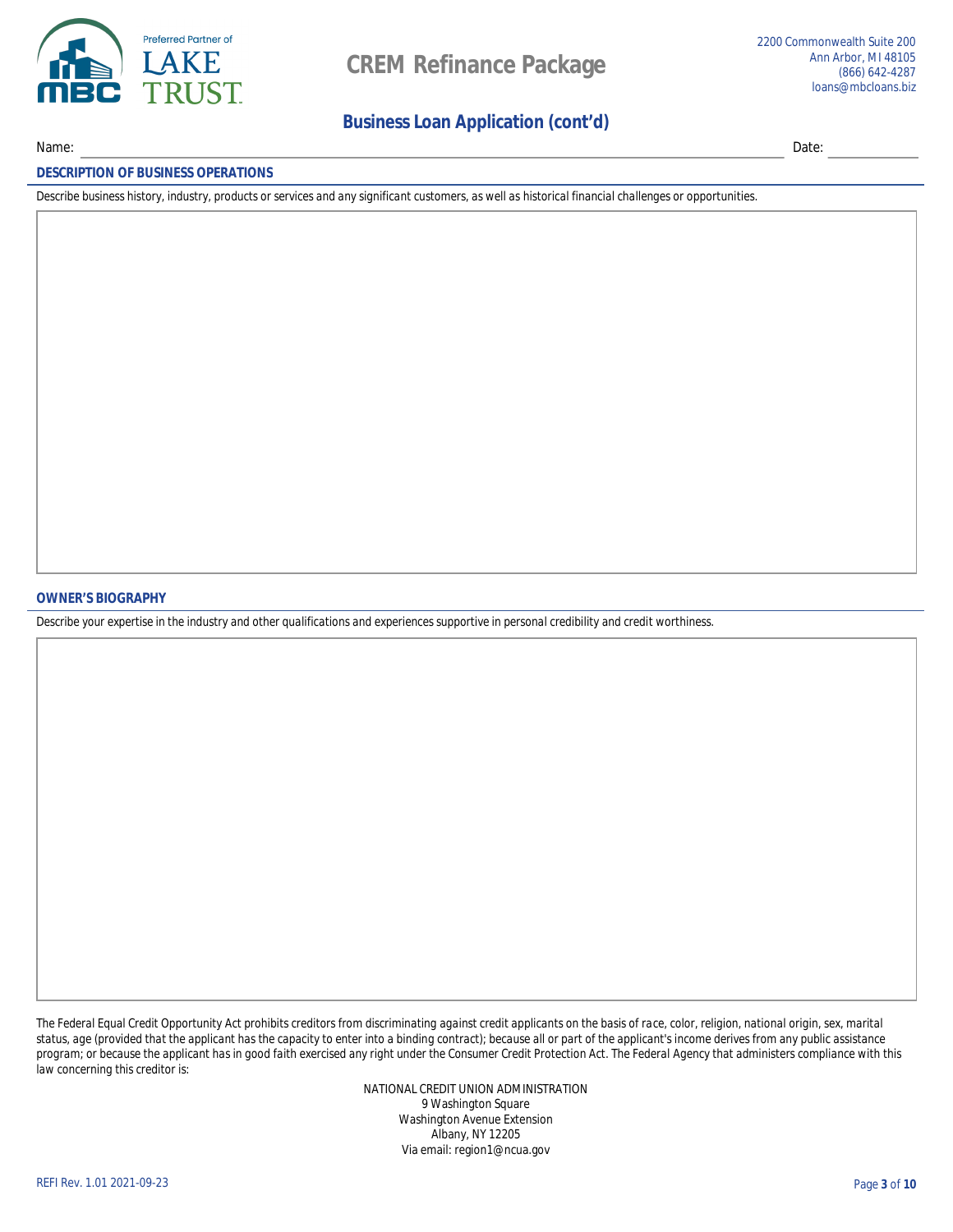

# **Refinance Questionnaire**

| <b>Business Name:</b>                                                                                                        |                         |        |                                  | Date:                 |                |
|------------------------------------------------------------------------------------------------------------------------------|-------------------------|--------|----------------------------------|-----------------------|----------------|
| <b>REQUEST INFORMATION</b>                                                                                                   |                         |        |                                  |                       |                |
| <b>Amount of Request:</b>                                                                                                    | <b>Current Balance:</b> |        | Current Interest Rate:           | <b>Maturity Date:</b> |                |
| <b>Current Monthly Payment:</b>                                                                                              |                         |        | <b>Current Lender:</b>           |                       |                |
| <b>Loan Payment History:</b>                                                                                                 | <b>Perfect</b>          |        | <b>Generally Good</b>            | *Needs Explanation    |                |
| <b>GENERAL INFORMATION</b>                                                                                                   |                         |        |                                  |                       |                |
| If the request exceeds payoff amount, please detail expected uses of additional proceeds:                                    |                         |        |                                  |                       |                |
| <b>Use of Additional Proceeds</b>                                                                                            | <b>S</b> Amount         |        | <b>Use of Additional Proceed</b> | <b>S</b> Amount       |                |
| <b>Subject Property Improvements</b>                                                                                         |                         | Other: |                                  |                       |                |
| <b>Closing Costs (excluding broker costs)</b>                                                                                |                         | Other: |                                  |                       |                |
| <b>Loan Placement Costs (broker costs)</b>                                                                                   |                         | Other: |                                  |                       |                |
| <b>BORROWER QUESTIONS</b>                                                                                                    |                         |        |                                  |                       |                |
|                                                                                                                              |                         |        |                                  | YES                   | N <sub>0</sub> |
| Does the Borrower maintain any additional debts? (If yes, please fill out debt schedule located at the bottom of this form.) |                         |        |                                  |                       |                |
| Is the current lender offering a discount to encourage refinancing the loan?                                                 |                         |        |                                  |                       |                |
| Are property taxes current and historically paid on time?                                                                    |                         |        |                                  |                       |                |
| Is insurance coverage current and historically paid on time?                                                                 |                         |        |                                  |                       |                |
| If investment property, do current tenants pay rent on a timely basis?                                                       |                         |        |                                  |                       |                |
| Is there anything about the history of the property we need to understand to properly underwrite the request?                |                         |        |                                  |                       |                |
| Is there anything known about the future of the property we need to understand in order to properly underwrite the request?  |                         |        |                                  |                       |                |
| Has this loan or any other loan of borrower been restructured in any way?                                                    |                         |        |                                  |                       |                |
| <b>Credit History of Proposed Guarantors:</b>                                                                                | <b>Perfect</b>          |        | <b>Generally Good</b>            | *Needs Explanation    |                |
| <b>ADDITIONAL INFORMATION</b>                                                                                                |                         |        |                                  |                       |                |
| If any "Needs Explanation" boxes were checked, please provide information below.                                             |                         |        |                                  |                       |                |
|                                                                                                                              |                         |        |                                  |                       |                |

### **EXISTING DEBT SCHEDULE**

| <b>Lender</b>            | <b>Loan Type</b>   | <b>Interest</b><br><b>Rate</b> | Original Loan<br><b>Date</b> | <b>Maturity</b><br><b>Date</b> | <b>Original</b><br><b>Balance or</b><br><b>Limit</b> | <b>Current</b><br><b>Balance</b> | <b>Monthly</b><br><b>Payment</b> | <b>Collateral</b>         |
|--------------------------|--------------------|--------------------------------|------------------------------|--------------------------------|------------------------------------------------------|----------------------------------|----------------------------------|---------------------------|
| <b>Example: ABC Bank</b> | <b>Credit Card</b> | $9.99\%$                       | 6/1/2012                     | N/A                            | \$5,000                                              | \$2,300                          | <b>\$320</b>                     | <b>Unsecured</b>          |
| <b>Example: ABC Bank</b> | <b>Mortgage</b>    | 7.75%                          | 9/30/2011                    | 9/30/2016                      | \$150,000                                            | \$120,000                        | <b>\$840</b>                     | 123 Oak Rd., Anywhere, MI |
|                          |                    |                                |                              |                                |                                                      |                                  |                                  |                           |
|                          |                    |                                |                              |                                |                                                      |                                  |                                  |                           |
|                          |                    |                                |                              |                                |                                                      |                                  |                                  |                           |
|                          |                    |                                |                              |                                |                                                      |                                  |                                  |                           |
|                          |                    |                                |                              |                                |                                                      |                                  |                                  |                           |
|                          |                    |                                |                              | <b>Total:</b>                  | \$0                                                  | \$0                              | \$0                              |                           |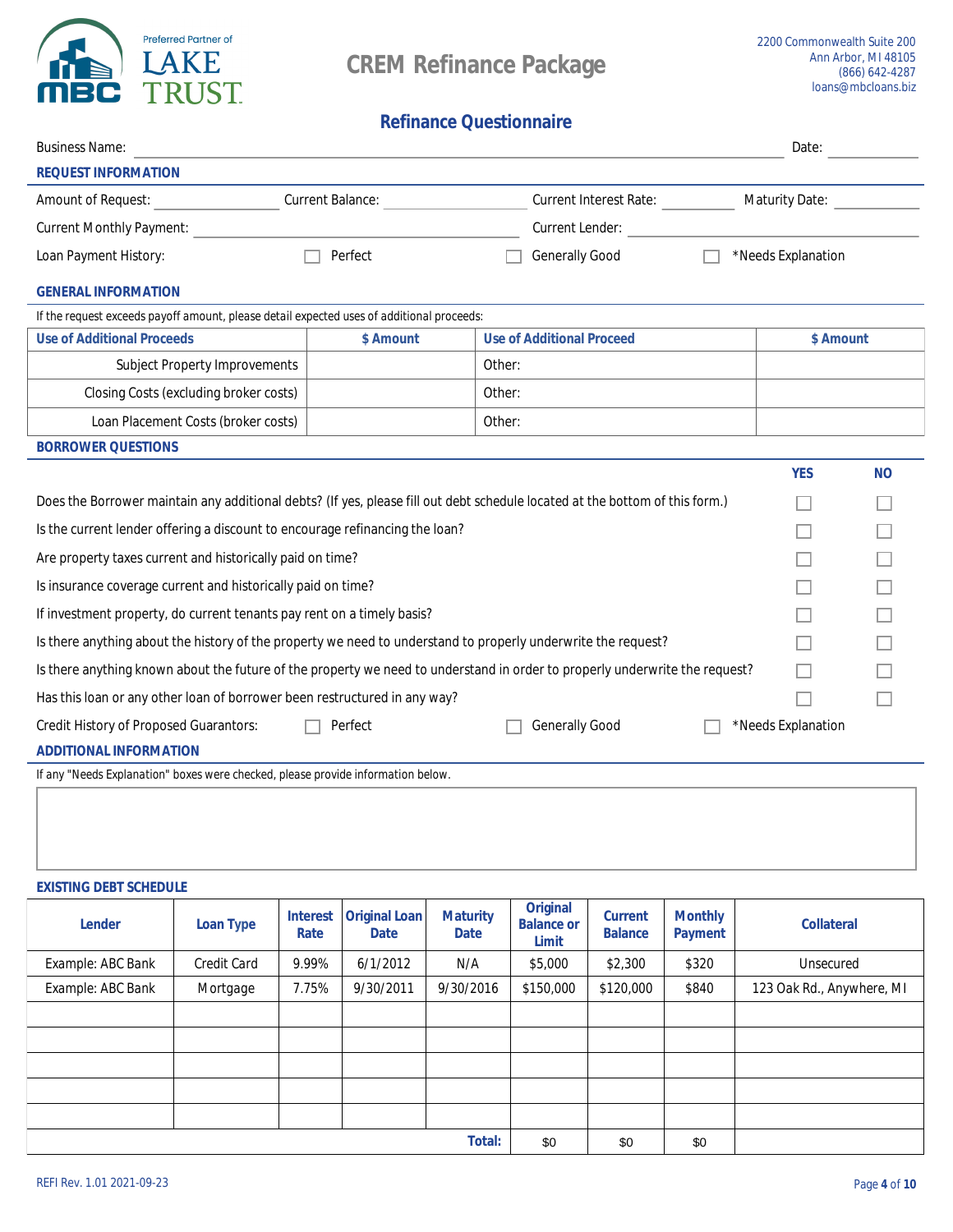

# **Real Estate Environmental Questionnaire**

| <b>BORROWER PROPERTY INFORMATION</b>                                   |     |    |       |
|------------------------------------------------------------------------|-----|----|-------|
| Name:                                                                  |     |    | Date: |
| <b>Subject Property Address:</b>                                       |     |    |       |
| Purchase price or refinance amount is within the current market value? | Yes | No |       |
| <b>Historical Use of Subject Property:</b>                             |     |    |       |

**QUESTIONS** 

|                                                                                                                                                                                                                                           | YES | N <sub>0</sub> |
|-------------------------------------------------------------------------------------------------------------------------------------------------------------------------------------------------------------------------------------------|-----|----------------|
| Are you aware of any environmental issues or concerns associated with the subject or adjacent property?                                                                                                                                   |     |                |
| If this is a purchase, have you discussed environmental history with seller?                                                                                                                                                              |     |                |
| Do you have knowledge that the property has been subject to any environmental sampling or studies?                                                                                                                                        |     |                |
| Have there been environmental reports on the property that you can provide?                                                                                                                                                               |     |                |
| Is there a presence or likely presence of any hazardous substance or petroleum products on the property under conditions                                                                                                                  |     |                |
| that indicate an existing release, a past release, or material threat of a release of any hazardous substance or petroleum<br>products into structures on the property or into the ground, groundwater, or surface water of the property? |     |                |
| Will you or do you intend to handle or store hazardous materials on subject property?                                                                                                                                                     |     |                |
| Are there any monitoring wells on the subject property or adjacent property?                                                                                                                                                              |     |                |
| Is there or have there ever been above ground or underground storage tanks on the property or in the buildings on the                                                                                                                     |     |                |
| property?                                                                                                                                                                                                                                 |     |                |
| Is the site contaminated or considered to be a facility under local, state, or federal regulation?                                                                                                                                        |     |                |
| Do you have knowledge that asbestos is present on the property?                                                                                                                                                                           |     |                |
| Are there any environmental liens on the property?                                                                                                                                                                                        |     |                |
| Have soil/debris mounds been observed on the property?                                                                                                                                                                                    |     |                |
|                                                                                                                                                                                                                                           |     |                |

### **ADDITIONAL INFORMATION**

For all questions answered with a "Yes" response an explanation must be provided. Include additional page(s) if needed.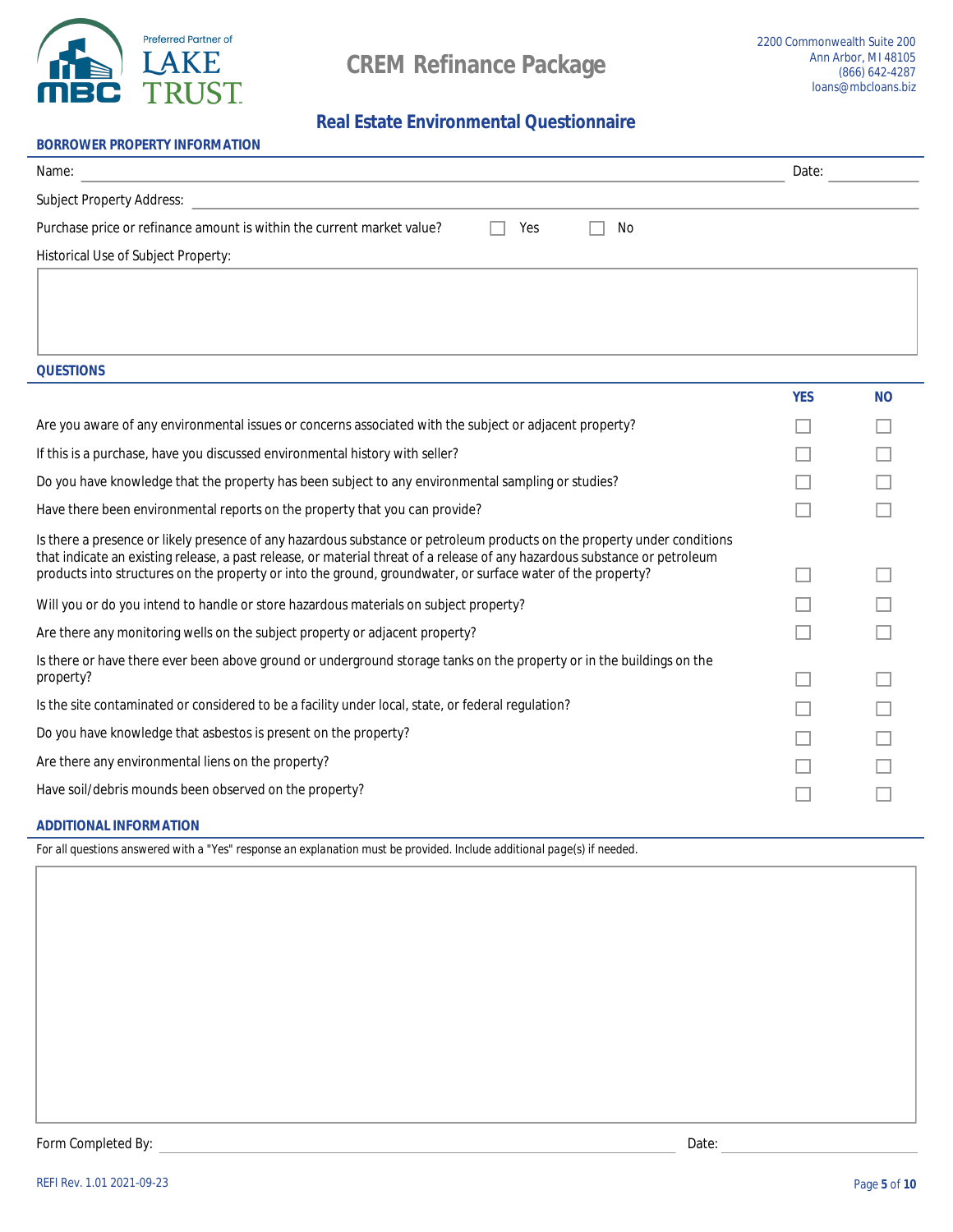

**RENT ROLL REPORT** 

# **Rent Roll & Real Estate Cash Flow**

| Name:                      |                                                |                         |                                                    |                                                     |                                                  | Years Owned: # of Units: | Total Sq. Footage: ___________     |                                               |                                        |                     |
|----------------------------|------------------------------------------------|-------------------------|----------------------------------------------------|-----------------------------------------------------|--------------------------------------------------|--------------------------|------------------------------------|-----------------------------------------------|----------------------------------------|---------------------|
| <b>Property Address:</b>   |                                                |                         |                                                    |                                                     |                                                  |                          | % Occupancy:                       |                                               |                                        |                     |
|                            | Additional Rent Includes:   Common Area Maint. |                         | $\Box$                                             | <b>Property Taxes</b>                               | <b>Utilities</b>                                 | <b>Insurance</b>         | $\Box$                             | Other:                                        |                                        |                     |
| <b>Building &amp; Unit</b> | <b>Tenant Name</b>                             | <b>Total Sq.</b><br>Ft. | <b>Original</b><br><b>Occupancy</b><br><b>Date</b> | <b>Current</b><br><b>Lease Start</b><br><b>Date</b> | <b>Lease</b><br><b>Expiration</b><br><b>Date</b> | <b>Lease Type</b>        | <b>Monthly Base</b><br><b>Rent</b> | <b>Additional</b><br>Rent/<br><b>Expenses</b> | <b>Offer</b><br>Conc.<br>$\frac{1}{2}$ | Ext.<br>Opt<br>$**$ |
|                            |                                                |                         |                                                    |                                                     |                                                  |                          |                                    |                                               |                                        |                     |
|                            |                                                |                         |                                                    |                                                     |                                                  |                          |                                    |                                               |                                        |                     |
|                            |                                                |                         |                                                    |                                                     |                                                  |                          |                                    |                                               |                                        |                     |
|                            |                                                |                         |                                                    |                                                     |                                                  |                          |                                    |                                               |                                        |                     |
|                            |                                                |                         |                                                    |                                                     |                                                  |                          |                                    |                                               |                                        |                     |
|                            |                                                |                         |                                                    |                                                     |                                                  |                          |                                    |                                               |                                        |                     |
|                            |                                                |                         |                                                    |                                                     |                                                  |                          |                                    |                                               |                                        |                     |
|                            |                                                |                         |                                                    |                                                     |                                                  |                          |                                    |                                               |                                        |                     |
|                            |                                                |                         |                                                    |                                                     |                                                  |                          |                                    |                                               |                                        |                     |
|                            |                                                |                         |                                                    |                                                     |                                                  |                          |                                    |                                               |                                        |                     |
|                            | <b>Total</b>                                   | 10                      |                                                    |                                                     |                                                  |                          | \$0                                | \$0                                           |                                        |                     |

\*If concessions were offered, please provide details.

\*\*Leases expiring within 6 months, please provide detail related to renewal or new tenant information.

**Additional Information:** 

### **REAL ESTATE CASH FLOW - SUMMARY OF OTHER PROPERTIES OWNED**

| Name:              | Date:          |                                       |                                                                 |                                      |                |                                               |                                   |                                |                       |
|--------------------|----------------|---------------------------------------|-----------------------------------------------------------------|--------------------------------------|----------------|-----------------------------------------------|-----------------------------------|--------------------------------|-----------------------|
| <b>Entity Name</b> | <b>Address</b> | <b>Net Operating</b><br><b>Income</b> | <b>Annual</b><br><b>Principal &amp;</b><br><b>Interest Pmt.</b> | <b>Net Cash</b><br><b>Flow (NCF)</b> | <b>Percent</b> | <b>Current</b><br><b>Owned   Market Value</b> | <b>Mortgage</b><br><b>Balance</b> | <b>Maturity</b><br><b>Date</b> | <b>Guar-</b><br>antor |
|                    |                |                                       |                                                                 | \$0                                  |                |                                               |                                   |                                |                       |
|                    |                |                                       |                                                                 | \$0                                  |                |                                               |                                   |                                |                       |
|                    |                |                                       |                                                                 | \$0                                  |                |                                               |                                   |                                |                       |
|                    |                |                                       |                                                                 | \$0                                  |                |                                               |                                   |                                |                       |
|                    |                |                                       |                                                                 | \$0                                  |                |                                               |                                   |                                |                       |
|                    |                |                                       |                                                                 | \$0                                  |                |                                               |                                   |                                |                       |
|                    |                |                                       |                                                                 | \$0                                  |                |                                               |                                   |                                |                       |
|                    | <b>Total</b>   | \$0                                   | \$0                                                             | \$0                                  |                |                                               |                                   |                                |                       |

Net operating income is calculated as annual rental income minus annual expenses (excluding interest and depreciation).

Include additional pages as needed if information exceeds the space provided.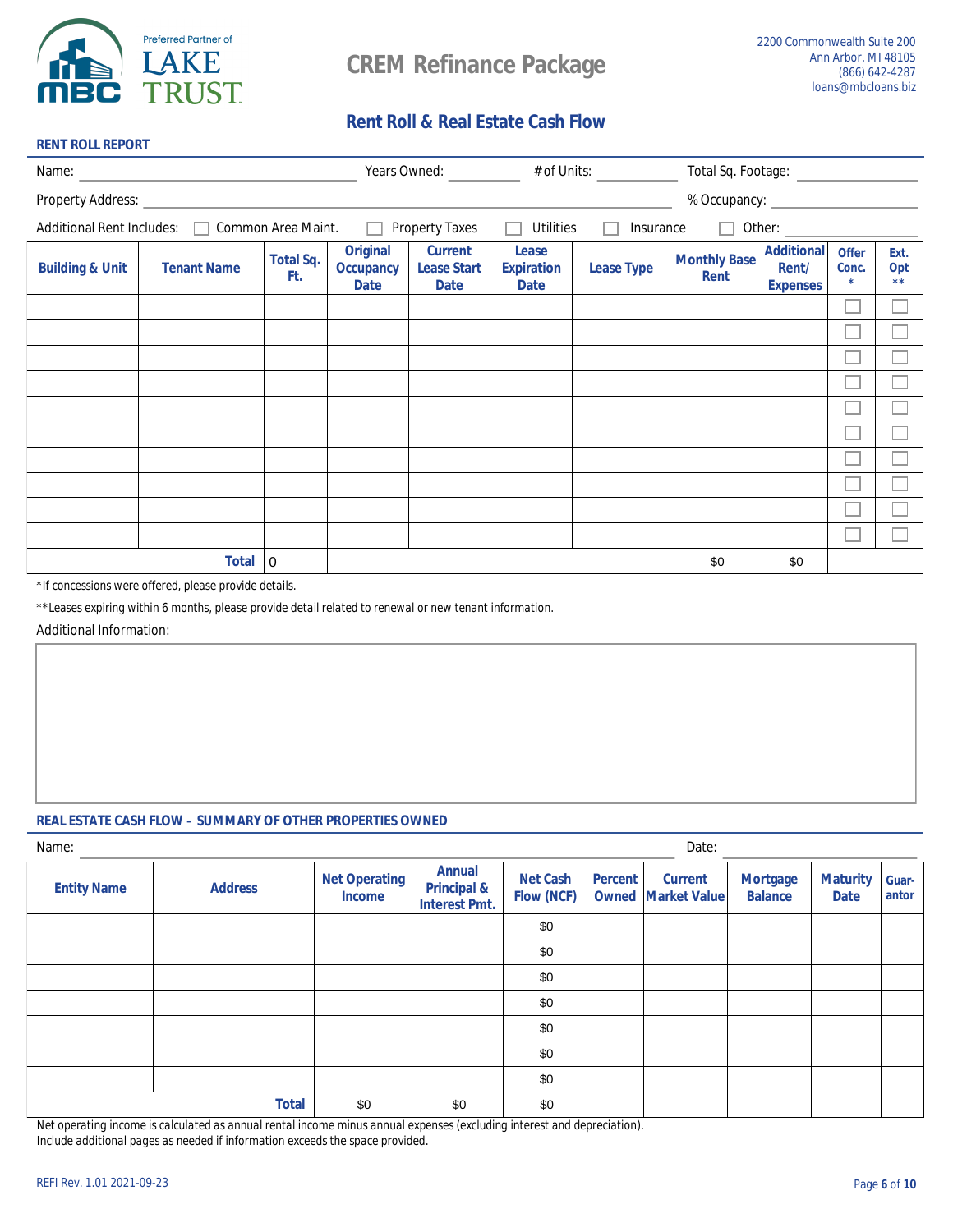

### **Personal Financial Statement**

| <b>GUARANTOR PERSONAL INFORMATION</b>                                                                                                                                                                                          |                        |                   |                           |                                       |                |
|--------------------------------------------------------------------------------------------------------------------------------------------------------------------------------------------------------------------------------|------------------------|-------------------|---------------------------|---------------------------------------|----------------|
| Name:                                                                                                                                                                                                                          |                        |                   | <b>Social Security #:</b> |                                       | Date of Birth: |
| <b>Cell Phone:</b>                                                                                                                                                                                                             | <b>Business Phone:</b> |                   | <b>Email Address:</b>     |                                       |                |
| <b>Home Address:</b>                                                                                                                                                                                                           |                        |                   |                           |                                       |                |
| <b>STREET</b>                                                                                                                                                                                                                  |                        |                   | <b>CITY</b>               | <b>STATE</b>                          | ZIP            |
| <b>Current Employer:</b>                                                                                                                                                                                                       |                        | <b>Job Title:</b> |                           | <b>Length of Time at Current Job:</b> |                |
| Spouse Name: Name: Name: Name: Name: Name: Name: Name: Name: Name: Name: Name: Name: Name: Name: Name: Name: Name: Name: Name: Name: Name: Name: Name: Name: Name: Name: Name: Name: Name: Name: Name: Name: Name: Name: Name: |                        |                   | Social Security #:        |                                       | Date of Birth: |
| (If co-borrower or guarantor)                                                                                                                                                                                                  |                        |                   |                           |                                       |                |
| <b>Cell Phone:</b>                                                                                                                                                                                                             | <b>Business Phone:</b> |                   | <b>Email Address:</b>     |                                       |                |
| <b>Home Address:</b>                                                                                                                                                                                                           |                        |                   |                           |                                       |                |
| <b>STREET</b>                                                                                                                                                                                                                  |                        |                   | <b>CITY</b>               | <b>STATE</b>                          | <b>ZIP</b>     |
| <b>Current Employer:</b>                                                                                                                                                                                                       |                        | <b>Job Title:</b> |                           | Length of Time at Current Job:        |                |

### **ASSETS & LIABILITIES**

| <b>Assets</b>                                                                 | \$ Amount | <b>Liabilities</b>                                  | \$ Amount |
|-------------------------------------------------------------------------------|-----------|-----------------------------------------------------|-----------|
| <b>Credit Union</b><br><b>Cash Held</b><br><b>Other Financial Institution</b> |           | <b>Accounts Payable</b>                             |           |
| <b>Cash in Other Institutions</b>                                             |           | <b>Credit Cards</b>                                 |           |
| <b>Retirement Accounts - Cash Value</b>                                       |           | <b>Personal Credit Lines and Term Loans Payable</b> |           |
| <b>Readily Marketable Securities - Non-Retirement</b>                         |           | Loans on Life Insurance                             |           |
| Real Estate - Detail in Section 2                                             |           | Loans on Real Estate - Detail in Section 2          |           |
| <b>Personal Property</b>                                                      |           | <b>Property Tax Liabilities</b>                     |           |
| <b>Vehicles</b>                                                               |           | <b>State of Federal Tax Liabilities</b>             |           |
| <b>Business Ownership - Detail in Section 3</b>                               |           | <b>Other</b>                                        |           |
| <b>Other</b>                                                                  |           | <b>Other</b>                                        |           |
| <b>Total Assets</b>                                                           | \$0       | <b>Total Liabilities</b>                            | \$0       |
|                                                                               | \$0       |                                                     |           |

### **ANNUAL INCOME AS REPORTED TO THE IRS**

| <b>Gross Annual Income</b>                                                                                                                            | <b>Guarantor</b> | <b>Co-Guarantor</b> | <b>Total</b> |
|-------------------------------------------------------------------------------------------------------------------------------------------------------|------------------|---------------------|--------------|
| <b>Salary</b>                                                                                                                                         |                  |                     | \$0          |
| Investment Income                                                                                                                                     |                  |                     | \$0          |
| <b>Net Real Estate Income</b>                                                                                                                         |                  |                     | \$0          |
| <b>Social Security Income</b>                                                                                                                         |                  |                     | \$0          |
| Other Income* - Type:                                                                                                                                 |                  |                     | \$0          |
| *Alimony or child support payments need not be disclosed in 'Other Income' unless it is desired to have such<br>payments counted toward total income. | \$0              |                     |              |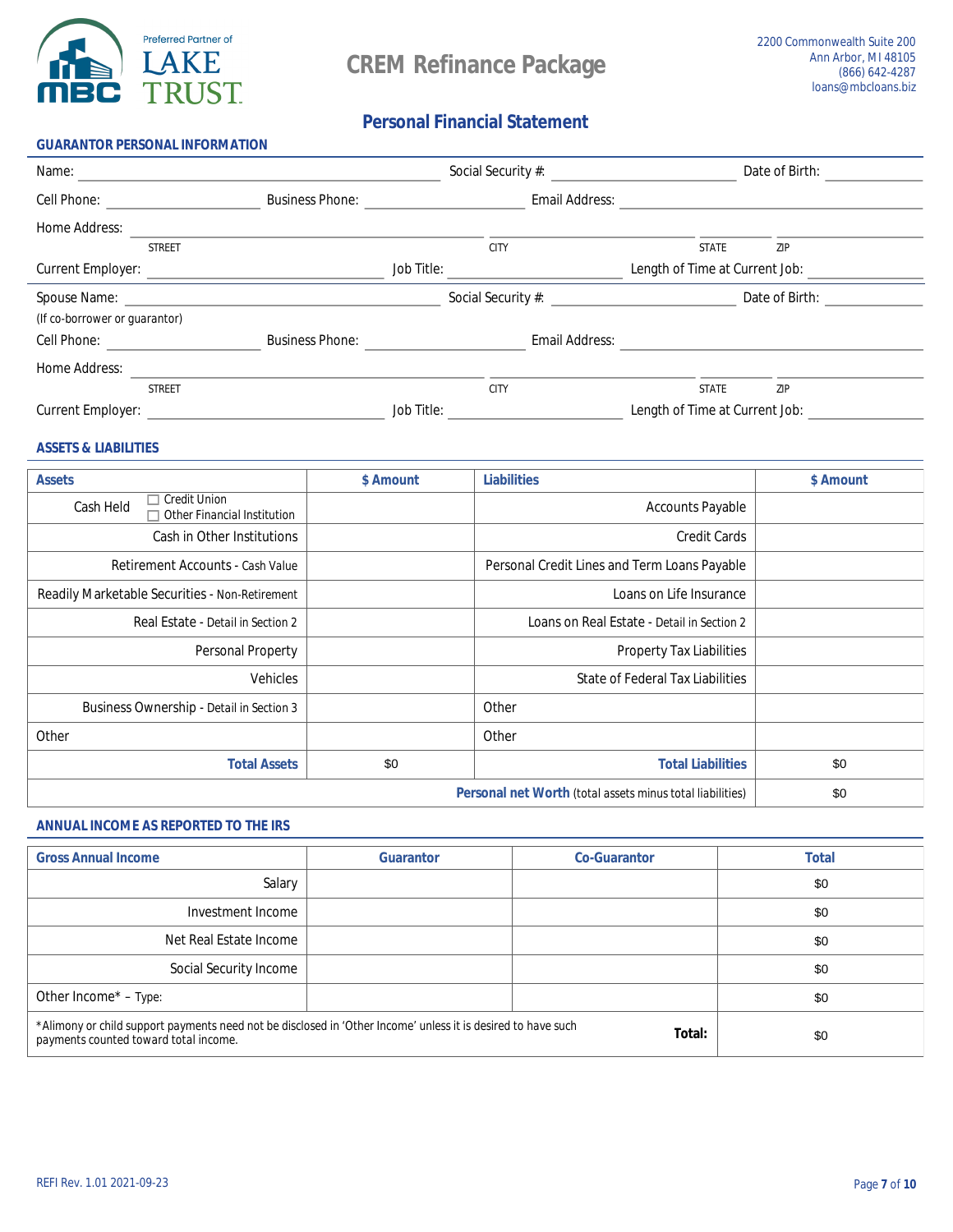

### **Detail of Personal Assets and Liabilities**

### **SECTION 1: STOCKS & BONDS**

| <b>Broker</b> | <b>Retirement?</b> | <b>Ticker Symbol</b> | # of Shares | <b>Market Value</b> | <b>Value Date</b> | <b>Total Value</b> |
|---------------|--------------------|----------------------|-------------|---------------------|-------------------|--------------------|
|               | $\exists Y \Box N$ |                      |             |                     |                   |                    |
|               | $\exists Y \Box N$ |                      |             |                     |                   |                    |
|               | $Y \Box N$         |                      |             |                     |                   |                    |
|               | $Y \square N$      |                      |             |                     |                   |                    |
|               | Y<br>$\Box$ N      |                      |             |                     |                   |                    |

### **SECTION 2: REAL ESTATE OWNED**

#### In second column designate property type as P - Primary Residence, L - Land, R - Rental Property or V - Vacation

| <b>Address</b> | <b>Property</b><br><b>Type</b> | <b>Year</b><br><b>Purchased</b> | <b>Market Value</b> | <b>Outstanding<br/>Loan Balance</b> | <b>Lender</b> | <b>Monthly<br/>Payment</b> |
|----------------|--------------------------------|---------------------------------|---------------------|-------------------------------------|---------------|----------------------------|
|                |                                |                                 |                     |                                     |               |                            |
|                |                                |                                 |                     |                                     |               |                            |
|                |                                |                                 |                     |                                     |               |                            |
|                |                                |                                 |                     |                                     |               |                            |
|                |                                |                                 |                     |                                     |               |                            |

#### **SECTION 3: BUSINESS OWNERSHIP**

| <b>Business Name</b> | <b>Position/Title</b> | % Ownership | <b>Business Net Worth</b><br>(total assets minus total liabilities) | <b>Type of Business</b> |  |
|----------------------|-----------------------|-------------|---------------------------------------------------------------------|-------------------------|--|
|                      |                       |             |                                                                     |                         |  |
|                      |                       |             |                                                                     |                         |  |
|                      |                       |             |                                                                     |                         |  |
|                      |                       |             |                                                                     |                         |  |
|                      |                       |             |                                                                     |                         |  |

### **SECTION 4: LIFE INSURANCE** (List even if no cash value)

| <b>Life Insurance Company</b> | <b>Policy Owner</b> | <b>Beneficiary</b> | <b>Face Amount</b> | <b>Loan Amount</b> | <b>Current Cash Value</b> |
|-------------------------------|---------------------|--------------------|--------------------|--------------------|---------------------------|
|                               |                     |                    |                    |                    |                           |
|                               |                     |                    |                    |                    |                           |
|                               |                     |                    |                    |                    |                           |

### **SECTION 5: PERSONAL NOTES PAYABLE TO BANKS AND OTHERS** (Do not include business debts or mortgages listed in Section 2)

| <b>Lender</b> | <b>Origination Date</b> | <b>Loan Balance</b> | <b>Monthly Payment</b> | <b>Collateral</b> | <b>Interest Rate</b> |
|---------------|-------------------------|---------------------|------------------------|-------------------|----------------------|
|               |                         |                     |                        |                   |                      |
|               |                         |                     |                        |                   |                      |
|               |                         |                     |                        |                   |                      |
|               |                         |                     |                        |                   |                      |
|               |                         |                     |                        |                   |                      |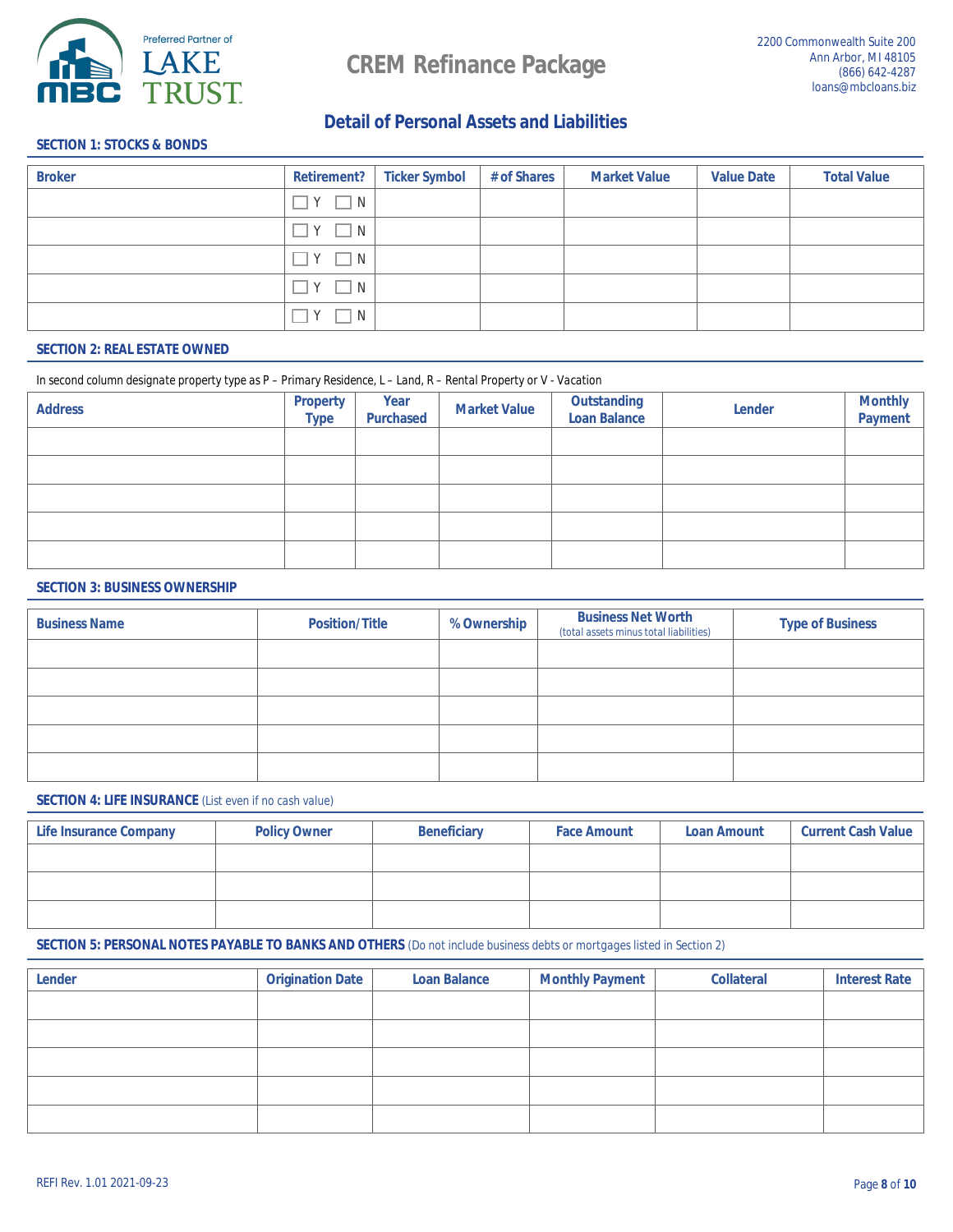

#### PERSONAL FINANCIAL STATEMENT

I am submitting this Personal Financial Statement to Michigan Business Connection (MBC) in connection with a Business Loan Application being submitted either by me or a business entity for which I will be a Guarantor. The statements contained in the Personal Financial Statement are made for the purpose of either obtaining a loan or guaranteeing a loan. I understand that MBC will offer the opportunity to grant or participate in the loan to one or more lenders and I hereby grant permission to MBC to share this Personal Financial Statement with such lenders. I agree to hold MBC and all Credit Unions having an ownership interest in or other business relationship with MBC harmless against any liability that may arise out of the referral of this Personal Financial Statement to any lending source.

I certify that the above and that the statements contained in this Personal Financial Statement and any attached documents are true and accurate as of the date indicated below. I authorize Michigan Business Connection and/or any lender to whom MBC provides this Personal Financial Statement to make inquiries as necessary to verify the accuracy of the statements made and to determine my creditworthiness.

I agree that by entering my name in the field below I am signing this document electronically.

**Guarantor Signature:** 

I agree that by entering my name in the field below I am signing this document electronically. **Co-Guarantor's Signature:** 

Date:

Date: